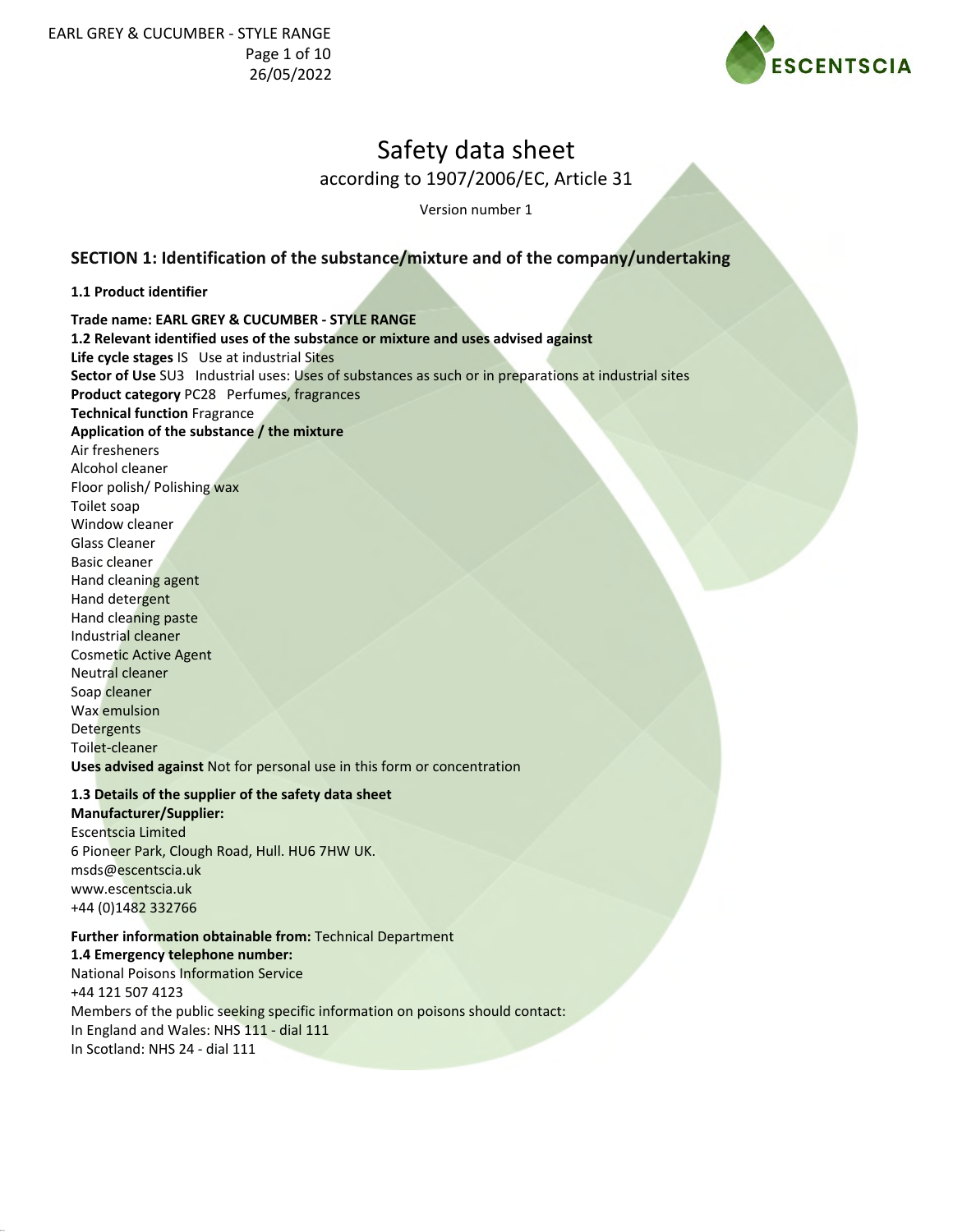

according to 1907/2006/EC, Article 31

Version number 1

# **SECTION 2: Hazards identification**

**2.1 Classification of the substance or mixture Classification according to Regulation (EC) No 1272/2008**



Skin Irrit. 2 H315 Causes skin irritation.

Skin Sens. 1 H317 May cause an allergic skin reaction.

Aquatic Chronic 3 H412 Harmful to aquatic life with long lasting effects.

#### **2.2 Label elements**

**Labelling according to Regulation (EC) No 1272/2008** The product is classified and labelled according to the GB CLP regulation. **Hazard pictograms**



#### **Signal word** Warning

#### **Hazard-determining components of labelling:**

alpha-Hexylcinnamaldehyde 2-Methyl-3-(p-isopropylphenyl)propionaldehyde Linalool linalyl acetate Citrus aurantium dulcis peel oil (orange oil) Lemon oil Lemon oil, terpenes 3,7-Dimethyl-1,6-nonadien-3-ol Ethyl methylphenylglycidate methyl 2-nonynoate **Hazard statements** H315 Causes skin irritation. H317 May cause an allergic skin reaction. H412 Harmful to aquatic life with long lasting effects. **Precautionary statements**

- P101 If medical advice is needed, have product container or label at hand.
- P102 Keep out of reach of children.
- P103 Read carefully and follow all instructions.
- P261 Avoid breathing dust/fume/gas/mist/vapours/spray.
- P273 Avoid release to the environment.
- P280 Wear protective gloves.

P333+P313 If skin irritation or rash occurs: Get medical advice/attention.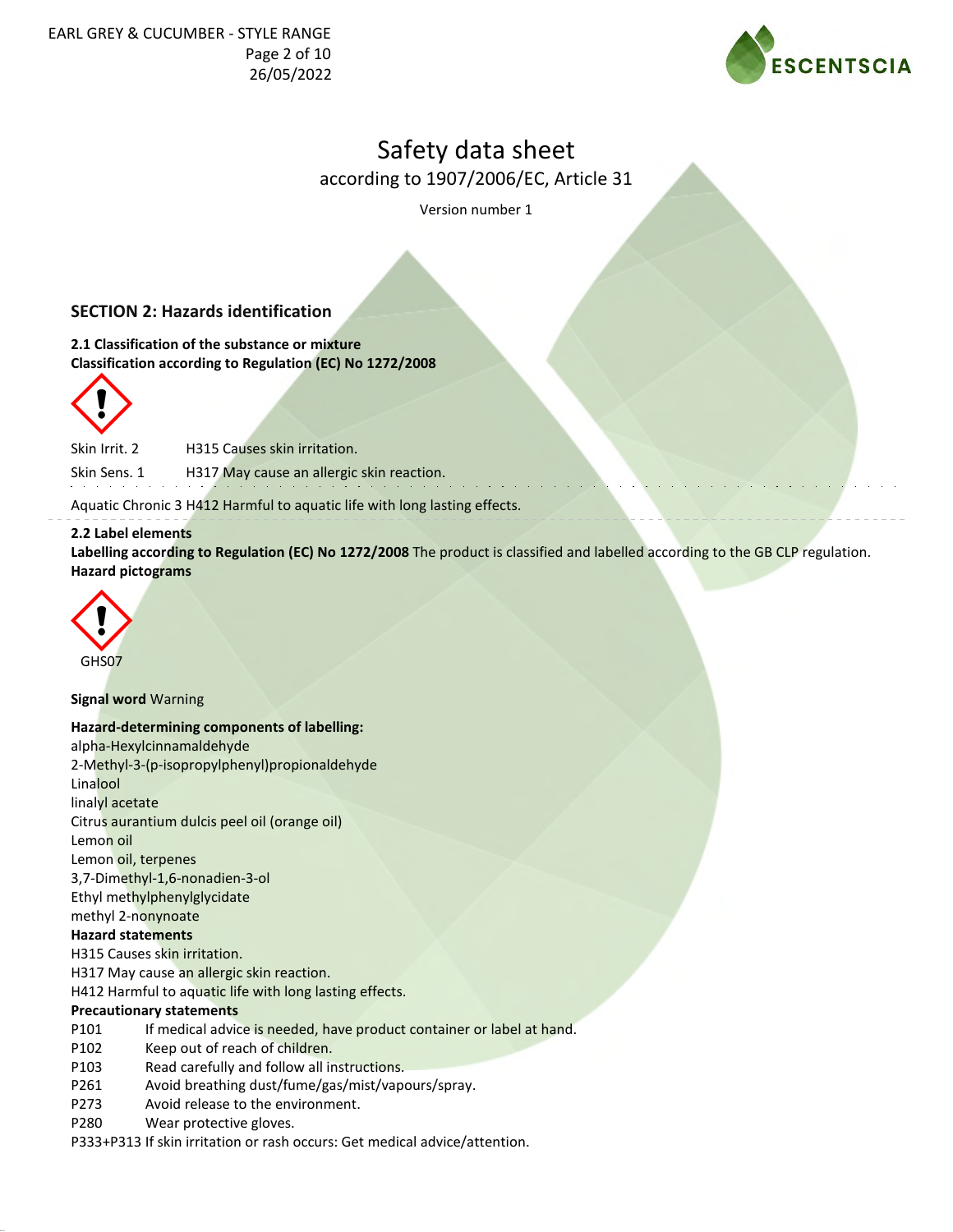

according to 1907/2006/EC, Article 31

Version number 1

| Specific treatment (see on this label).<br>P321                                                                                               |                  |
|-----------------------------------------------------------------------------------------------------------------------------------------------|------------------|
| Dispose of contents/container in accordance with local/regional/national/international regulations.<br>P501                                   |                  |
| 2.3 Other hazards                                                                                                                             |                  |
| <b>Results of PBT and vPvB assessment</b>                                                                                                     |                  |
| PBT: Not applicable.<br>vPvB: Not applicable.                                                                                                 |                  |
| <b>SECTION 3: Composition/information on ingredients</b>                                                                                      |                  |
| 3.2 Chemical characterisation: Mixtures                                                                                                       |                  |
| Description: Mixture of substances listed below with nonhazardous additions.                                                                  |                  |
| <b>Dangerous components:</b>                                                                                                                  |                  |
| alpha-Hexylcinnamaldehyde<br>CAS: 101-86-0                                                                                                    | $>2.5 - 510%$    |
| EINECS: 202-983-3 <>>Aquatic Acute 1, H400; Aquatic Chronic 2, H411; <>> >< Skin Sens. 1B, H317                                               |                  |
| 2-Methyl-3-(p-isopropylphenyl)propionaldehyde<br>CAS: 103-95-7                                                                                | $>2.5 - 10\%$    |
| EINECS: 203-161-7 << Skin Irrit. 2, H315; Skin Sens. 1, H317; Aquatic Chronic 3, H412                                                         |                  |
| Linalool<br>CAS: 78-70-6                                                                                                                      | >2.5 - ≤10%      |
| EINECS: 201-134-4 <>> <>> Skin Sens. 1B, H317                                                                                                 |                  |
| CAS: 115-95-7<br>linalyl acetate                                                                                                              | $>2.5 - 10\%$    |
|                                                                                                                                               |                  |
| 2-Isobutyl-4-methyltetrahydro-2H-pyran-4-ol<br>CAS: 63500-71-0                                                                                | $≤2.5%$          |
| ELINCS: 405-040-6 <>> Eye Irrit. 2, H319                                                                                                      |                  |
| CAS: 8008-57-9<br>Citrus aurantium dulcis peel oil (orange oil)                                                                               | $\geq$ 1-<2.5%   |
| EINECS: 232-433-8 > Flam. Liq. 3, H226; > Asp. Tox. 1, H304; > Aquatic Chronic 2, H411; < > Skin Irrit. 2, H315;<br><b>Skin Sens. 1, H317</b> |                  |
| CAS: 8008-56-8<br>Lemon oil                                                                                                                   | $\geq$ 1-<2.5%   |
| EINECS: 284-515-8 > Flam. Liq. 3, H226; > Asp. Tox. 1, H304; > Aquatic Chronic 2, H411; <> Skin Irrit. 2, H315;<br>Skin Sens. 1, H317         |                  |
| CAS: 68917-33-9 Lemon oil, terpenes                                                                                                           | $\geq$ 1-<2.5%   |
| EINECS: 284-515-8 > Flam. Liq. 3, H226; > Asp. Tox. 1, H304; > Aquatic Chronic 2, H411; <> Skin Irrit. 2, H315;<br>Skin Sens. 1, H317         |                  |
| CAS: 10339-55-6<br>3,7-Dimethyl-1,6-nonadien-3-ol                                                                                             | ≥1–≤2.5%         |
| EINECS: 233-732-6 < <a>(</a> Skin Irrit. 2, H315; Eye Irrit. 2, H319; Skin Sens. 1B, H317                                                     |                  |
| Ethyl methylphenylglycidate<br>CAS: 77-83-8                                                                                                   | $≥0.25 - <1%$    |
| EINECS: 201-061-8 (1) Aquatic Chronic 2, H411; (1) Skin Sens. 1, H317                                                                         |                  |
| methyl 2-nonynoate<br>CAS: 111-80-8                                                                                                           | $≥0.25 - < 1\%$  |
| EINECS: 203-909-2 (2) Aquatic Acute 1, H400; (1) Acute Tox. 4, H302; Skin Irrit. 2, H315; Skin Sens. 1, H317; Aquatic<br>Chronic 3, H412      |                  |
| 1,2,3,4,5,6,7,8-Octahydro-8,8-dimethyl-2-naphthaldehyde<br>CAS: 68991-97-9                                                                    | $≥0.1 - <0.25%$  |
| EINECS: 273-661-8 $\leftrightarrow$ Aquatic Chronic 2, H411; $\leftrightarrow$ Skin Sens. 1B, H317                                            |                  |
| Nona-2-trans-6-cis-dienal<br>CAS: 557-48-2                                                                                                    | $\geq 0.1 - 1\%$ |
|                                                                                                                                               |                  |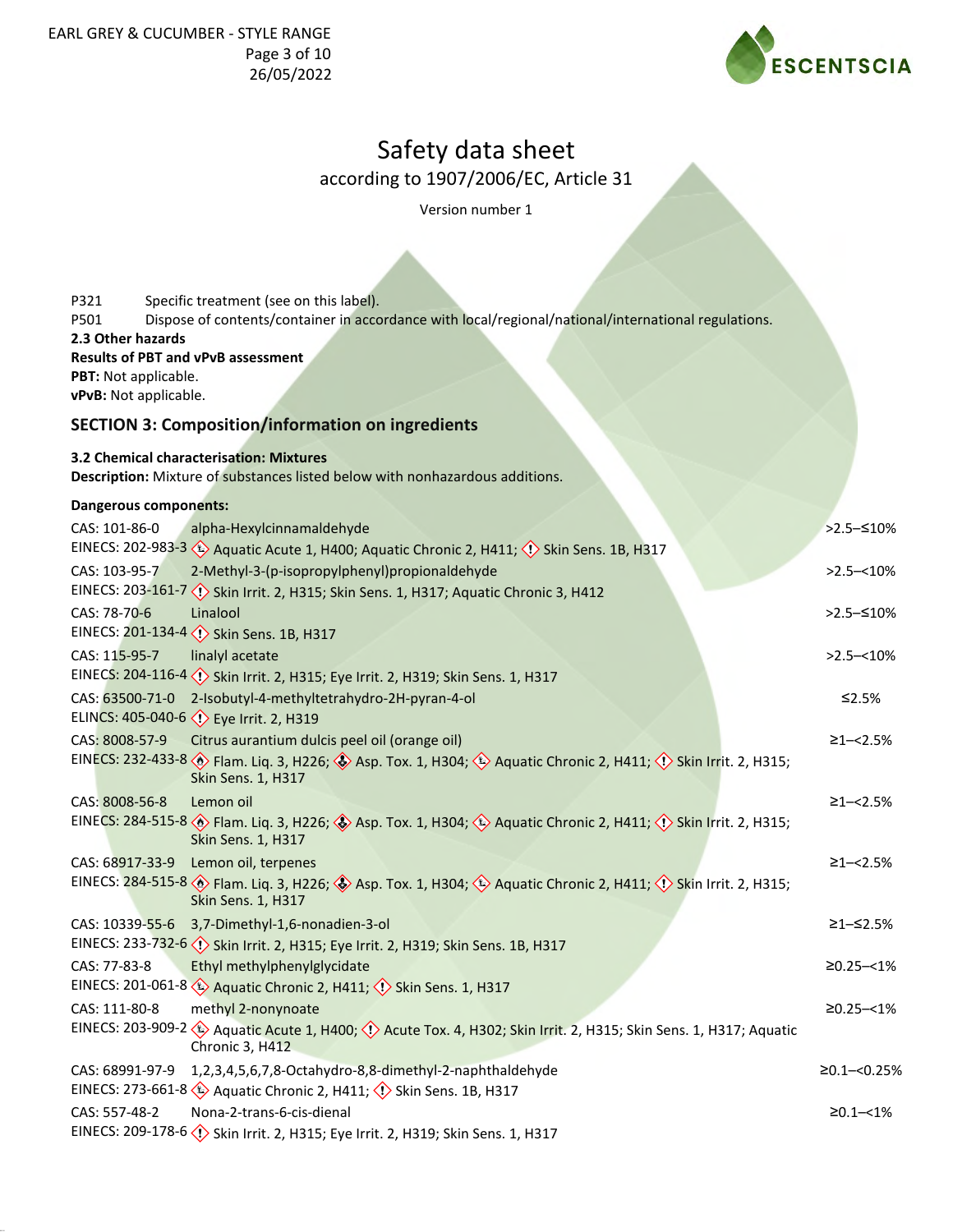

according to 1907/2006/EC, Article 31

Version number 1

### **Regulation (EC) No 648/2004 on detergents / Labelling for contents**

perfumes (alpha-Hexylcinnamaldehyde, linalool, (R)-p-mentha-1,8-diene, geraniol, citronellol, CITRAL) **Additional information:** For the wording of the listed hazard phrases refer to section 16.

### **SECTION 4: First aid measures**

#### **4.1 Description of first aid measures**

#### **General information:**

Immediately remove any clothing soiled by the product.

Take affected persons out into the fresh air.

#### **After inhalation:**

Supply fresh air and to be sure call for a doctor.

In case of unconsciousness place patient stably in side position for transportation.

#### **After skin contact:**

Immediately wash with water and soap and rinse thoroughly.

If skin irritation continues, consult a doctor.

**After eye contact:** Rinse opened eye for several minutes under running water.

#### **After swallowing:**

If symptoms persist consult doctor.

A person vomiting while laying on their back should be turned onto their side.

Seek immediate medical advice.

**4.2 Most important symptoms and effects, both acute and delayed** No further relevant information available.

**4.3 Indication of any immediate medical attention and special treatment needed** No further relevant information available.

### **SECTION 5: Firefighting measures**

### **5.1 Extinguishing media**

**Suitable extinguishing agents:**

CO2, powder or water spray. Fight larger fires with water spray or alcohol resistant foam.

Use fire extinguishing methods suitable to surrounding conditions.

**5.2 Special hazards arising from the substance or mixture** No further relevant information available.

**5.3 Advice for firefighters**

**Protective equipment:** No special measures required.

### **SECTION 6: Accidental release measures**

### **6.1 Personal precautions, protective equipment and emergency procedures**

Ensure adequate ventilation

Keep away from ignition sources.

Wear protective clothing.

#### **6.2 Environmental precautions:**

Do not allow product to reach sewage system or any water course.

Inform respective authorities in case of seepage into water course or sewage system.

Dilute with plenty of water.

Do not allow to enter sewers/ surface or ground water.

### **6.3 Methods and material for containment and cleaning up:**

Absorb with liquid-binding material (sand, diatomite, acid binders, universal binders, sawdust).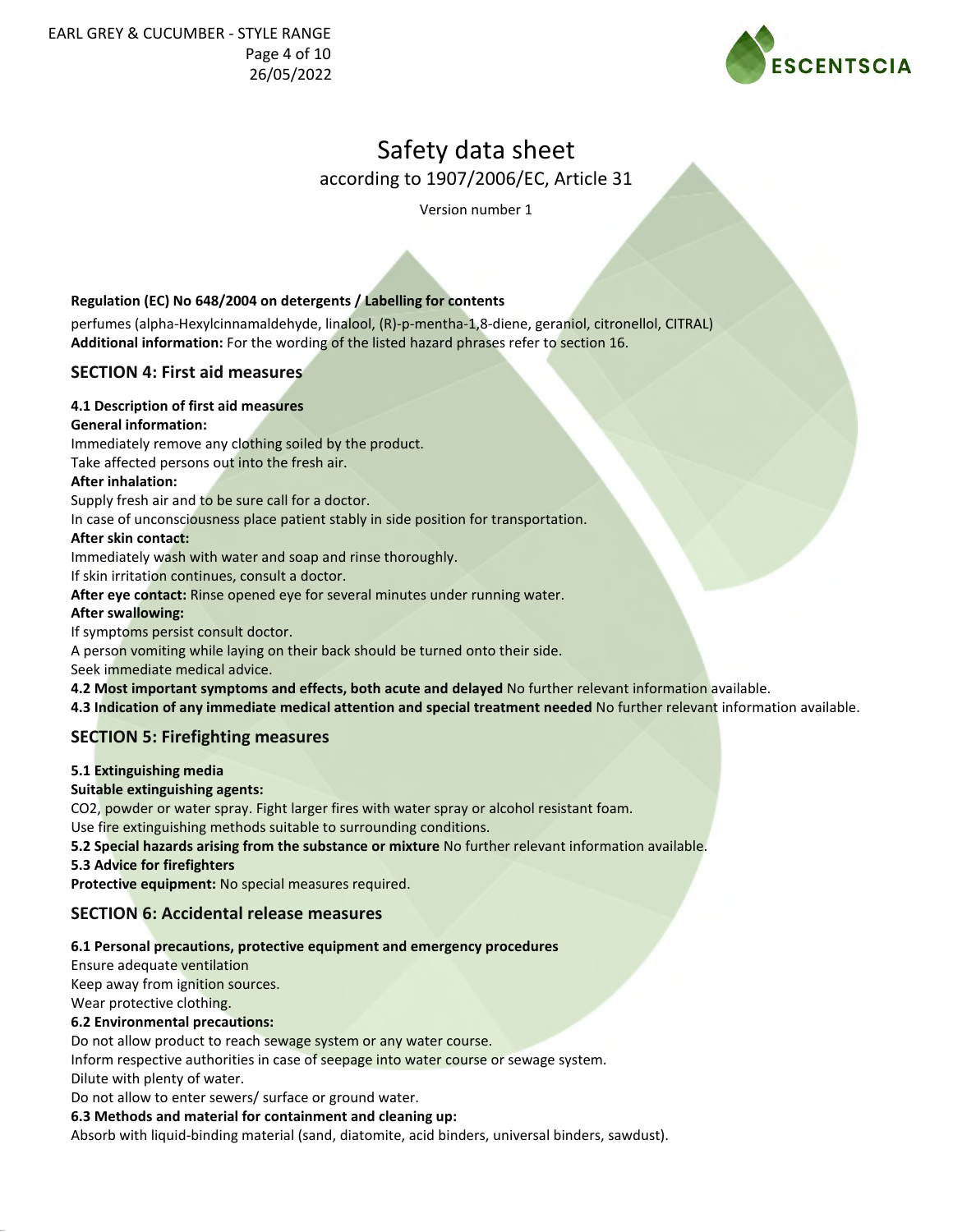EARL GREY & CUCUMBER - STYLE RANGE Page 5 of 10 26/05/2022



# Safety data sheet

according to 1907/2006/EC, Article 31

Version number 1

Dispose contaminated material as waste according to item 13. Ensure adequate ventilation. **6.4 Reference to other sections** See Section 7 for information on safe handling. See Section 8 for information on personal protection equipment. See Section 13 for disposal information. **SECTION 7: Handling and storage**

**7.1 Precautions for safe handling** Keep receptacles tightly sealed. Store in cool, dry place in tightly closed receptacles. Keep away from heat and direct sunlight. Ensure good ventilation/exhaustion at the workplace. Prevent formation of aerosols. **Information about fire - and explosion protection:** No special measures required.

#### **7.2 Conditions for safe storage, including any incompatibilities Storage:**

**Requirements to be met by storerooms and receptacles:** Store in a cool location. **Information about storage in one common storage facility:** Store away from foodstuffs. **Further information about storage conditions:** Store receptacle in a well ventilated area. **7.3 Specific end use(s)** No further relevant information available.

# **SECTION 8: Exposure controls/personal protection**

#### **8.1 Control parameters**

**Additional information about design of technical facilities:** No further data; see item 7.

#### **Ingredients with limit values that require monitoring at the workplace:**

The product does not contain any relevant quantities of materials with critical values that have to be monitored at the workplace. **Additional information:** The lists valid during the making were used as basis.

#### **8.2 Exposure controls**

#### **Personal protective equipment:**

**General protective and hygienic measures:**

Keep away from foodstuffs, beverages and feed.

Immediately remove all soiled and contaminated clothing

Wash hands before breaks and at the end of work.

Avoid contact with the skin.

Avoid contact with the eyes and skin.

### **Respiratory protection:**

In case of brief exposure or low pollution use respiratory filter device. In case of intensive or longer exposure use self-contained respiratory protective device.

**Protection of hands:**



Protective gloves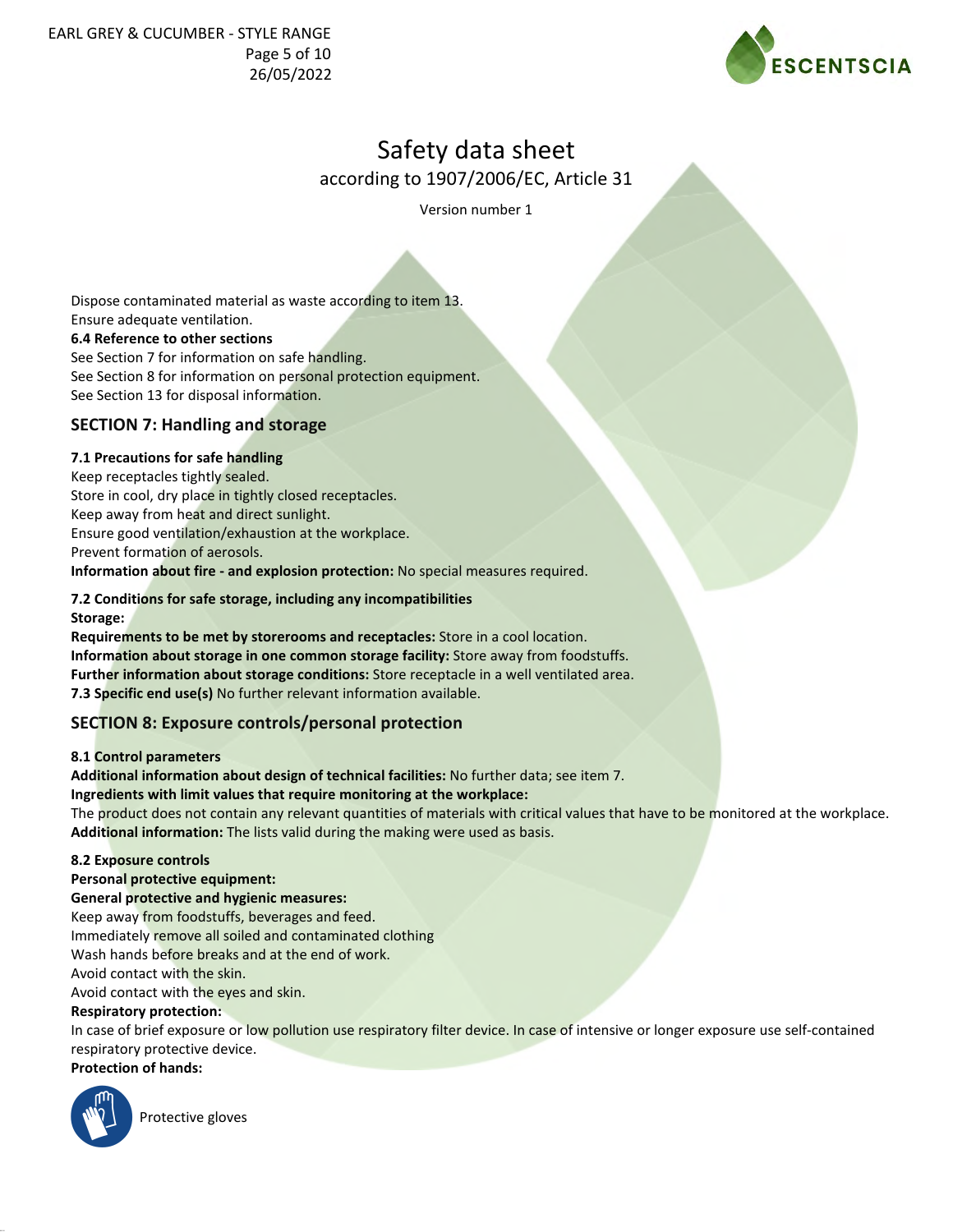

according to 1907/2006/EC, Article 31

Version number 1

The glove material has to be impermeable and resistant to the product/ the substance/ the preparation. Due to missing tests no recommendation to the glove material can be given for the product/ the preparation/ the chemical mixture.

Selection of the glove material on consideration of the penetration times, rates of diffusion and the degradation

#### **Material of gloves**

The selection of the suitable gloves does not only depend on the material, but also on further marks of quality and varies from manufacturer to manufacturer. As the product is a preparation of several substances, the resistance of the glove material can not be calculated in advance and has therefore to be checked prior to the application.

#### **Penetration time of glove material**

The exact break through time has to be found out by the manufacturer of the protective gloves and has to be observed. **Eye protection:** Goggles recommended during refilling

### **SECTION 9: Physical and chemical properties**

#### **9.1 Information on basic physical and chemical properties**

| <b>General Information</b>               |                                               |
|------------------------------------------|-----------------------------------------------|
| Appearance:                              |                                               |
| Form:                                    | Oily                                          |
| Colour:                                  | Yellow                                        |
| Odour:                                   | Characteristic                                |
| <b>Odour threshold:</b>                  | Not determined.                               |
| pH-value:                                | Mixture is non-soluble (in water).            |
| <b>Change in condition</b>               |                                               |
| Melting point/freezing point:            | Undetermined.                                 |
| Initial boiling point and boiling range: | Undetermined.                                 |
| Flash point:                             | >70 °C                                        |
| <b>Flammability (solid, gas):</b>        | Not applicable.                               |
| <b>Decomposition temperature:</b>        | Not determined.                               |
| <b>Auto-ignition temperature:</b>        | Product is not selfigniting.                  |
| <b>Explosive properties:</b>             | Product does not present an explosion hazard. |
| <b>Explosion limits:</b>                 |                                               |
| Lower:                                   | Not determined.                               |
| Upper:                                   | Not determined.                               |
| Vapour pressure:                         | Not determined.                               |
| Density:                                 | Not determined.                               |
| <b>Relative density</b>                  | Not determined.                               |
| <b>Vapour density</b>                    | Not determined.                               |
| <b>Evaporation rate</b>                  | Not determined.                               |
| Solubility in / Miscibility with         |                                               |
| water:                                   | Insoluble.                                    |
| alcohols:                                | Partly miscible.                              |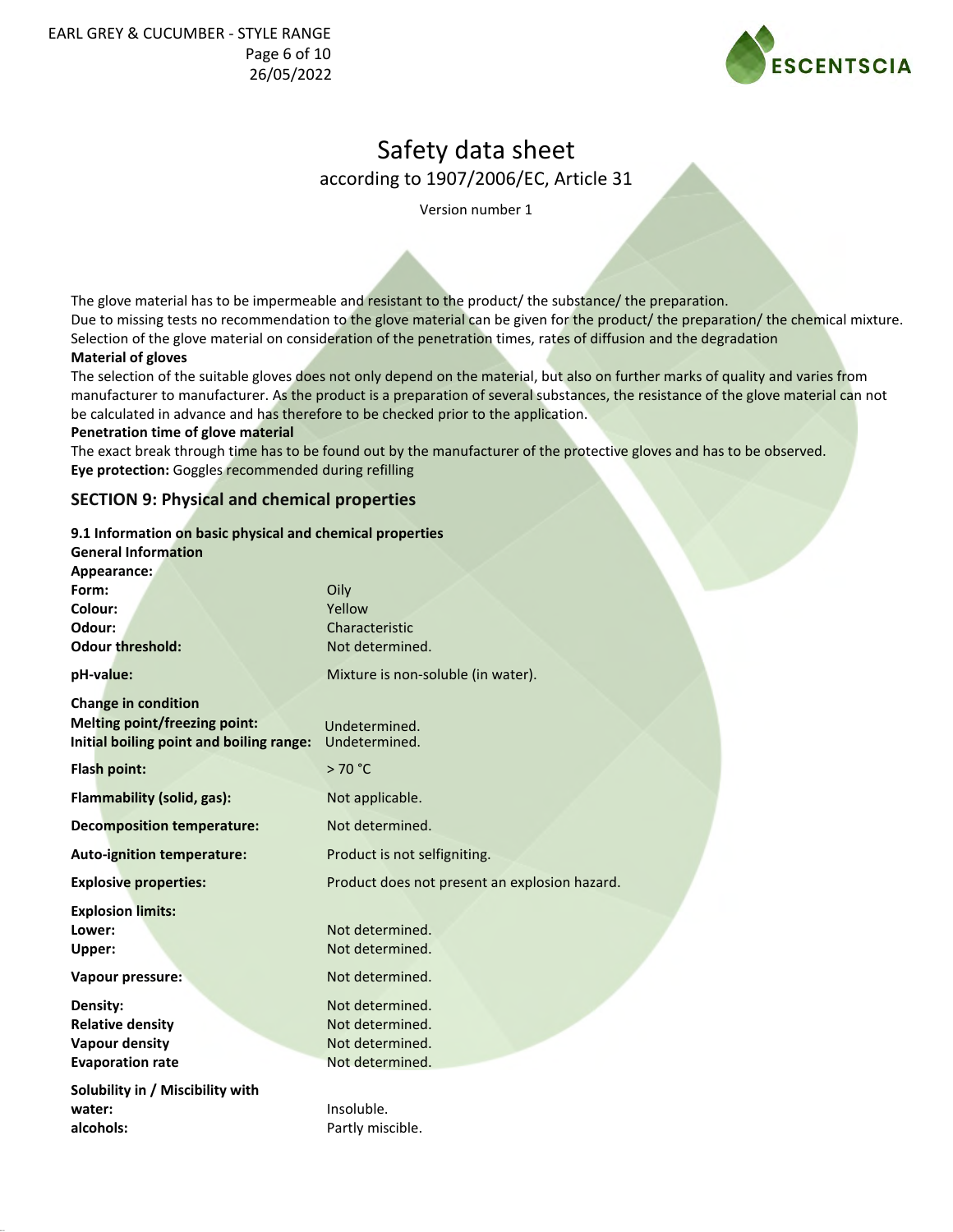

according to 1907/2006/EC, Article 31

Version number 1

| Partition coefficient: n-octanol/water: Not determined. |                                            |
|---------------------------------------------------------|--------------------------------------------|
| <b>Viscosity:</b>                                       |                                            |
| Dynamic:                                                | Not determined.                            |
| Kinematic:                                              | Not determined.                            |
| <b>Solvent content:</b>                                 |                                            |
| <b>Organic solvents:</b>                                | 0.1%                                       |
| VOC (EC)                                                | 0.08%                                      |
| <b>Solids content:</b>                                  | 0.1%                                       |
| 9.2 Other information                                   | No further relevant information available. |
| $C = C = 1$                                             |                                            |

### **SECTION 10: Stability and reactivity**

**10.1 Reactivity** No further relevant information available.

**10.2 Chemical stability**

**Thermal decomposition / conditions to be avoided:** No decomposition if used and stored according to specifications.

**10.3 Possibility of hazardous reactions** No dangerous reactions known.

**10.4 Conditions to avoid** No further relevant information available.

**10.5 Incompatible materials:** No further relevant information available.

**10.6 Hazardous decomposition products:** No dangerous decomposition products known.

### **SECTION 11: Toxicological information**

#### **11.1 Information on toxicological effects**

**Acute toxicity** Based on available data, the classification criteria are not met. **LD/LC50 values relevant for classification:**

### **CAS: 78-70-6 Linalool**

Oral LD50 2,790 mg/kg

Dermal LD50 5,610 mg/kg

**CAS: 68991-97-9 1,2,3,4,5,6,7,8-Octahydro-8,8-dimethyl-2-naphthaldehyde**

Oral LD50 4,100 mg/kg

Dermal LD50 >5,000 mg/kg

**Primary irritant effect:**

**Skin corrosion/irritation**

Causes skin irritation.

**Serious eye damage/irritation** Based on available data, the classification criteria are not met.

**Respiratory or skin sensitisation**

May cause an allergic skin reaction.

**Additional toxicological information:**

### **CMR effects (carcinogenity, mutagenicity and toxicity for reproduction)**

**Germ cell mutagenicity** Based on available data, the classification criteria are not met. **Carcinogenicity** Based on available data, the classification criteria are not met. **Reproductive toxicity** Based on available data, the classification criteria are not met.

**STOT-single exposure** Based on available data, the classification criteria are not met.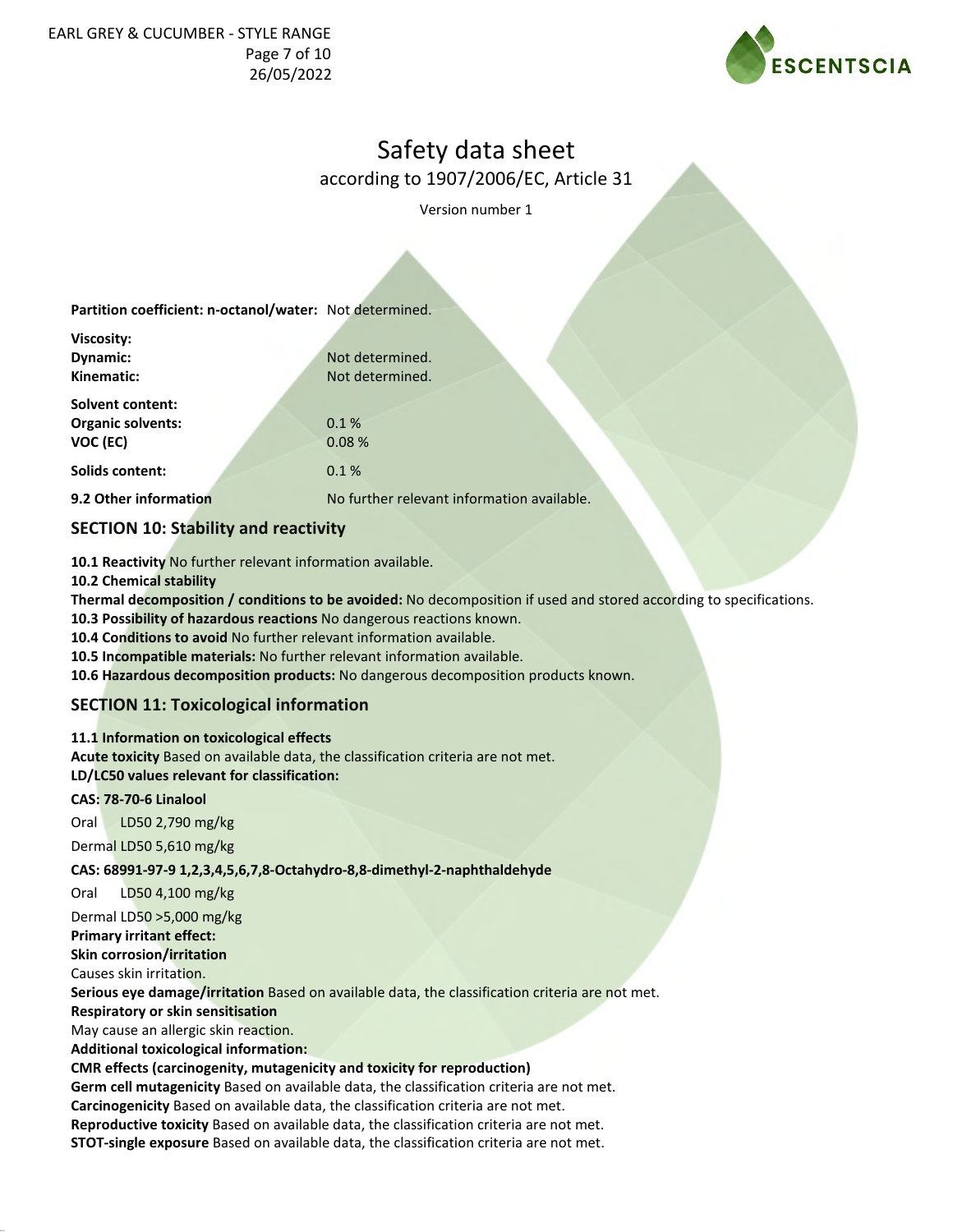

according to 1907/2006/EC, Article 31

Version number 1

**STOT-repeated exposure** Based on available data, the classification criteria are not met. **Aspiration hazard** Based on available data, the classification criteria are not met.

### **SECTION 12: Ecological information**

**12.1 Toxicity**

**Aquatic toxicity:** No further relevant information available. **12.2 Persistence and degradability** No further relevant information available. **12.3 Bioaccumulative potential** No further relevant information available. **12.4 Mobility in soil** No further relevant information available. **Ecotoxical effects: Remark:** Harmful to fish **Additional ecological information: General notes:** Water hazard class 2 (German Regulation) (Self-assessment): hazardous for water Do not allow product to reach ground water, water course or sewage system. Danger to drinking water if even small quantities leak into the ground. Harmful to aquatic organisms **12.5 Results of PBT and vPvB assessment PBT:** Not applicable.

**vPvB:** Not applicable.

**12.6 Other adverse effects** No further relevant information available.

#### **SECTION 13: Disposal considerations**

#### **13.1 Waste treatment methods**

**Recommendation** Must not be disposed together with household garbage. Do not allow product to reach sewage system.

#### **Uncleaned packaging:**

**Recommendation:** Disposal must be made according to official regulations. **Recommended cleansing agents:** Water, if necessary together with cleansing agents.

### **SECTION 14: Transport information**

| 14.1 UN-Number                                                 |                 |
|----------------------------------------------------------------|-----------------|
| <b>ADR, IMDG, IATA</b>                                         | not regulated   |
| 14.2 UN proper shipping name                                   |                 |
| ADR, IMDG, IATA                                                | not regulated   |
| 14.3 Transport hazard class(es)                                |                 |
| ADR, ADN, IMDG, IATA                                           |                 |
| <b>Class</b>                                                   | not regulated   |
| 14.4 Packing group                                             |                 |
| ADR, IMDG, IATA                                                | not regulated   |
| <b>14.5 Environmental hazards:</b>                             | Not applicable. |
| 14.6 Special precautions for user                              | Not applicable. |
| 14.7 Transport in bulk according to Annex II of Marpol and the |                 |
| <b>IBC Code</b>                                                | Not applicable. |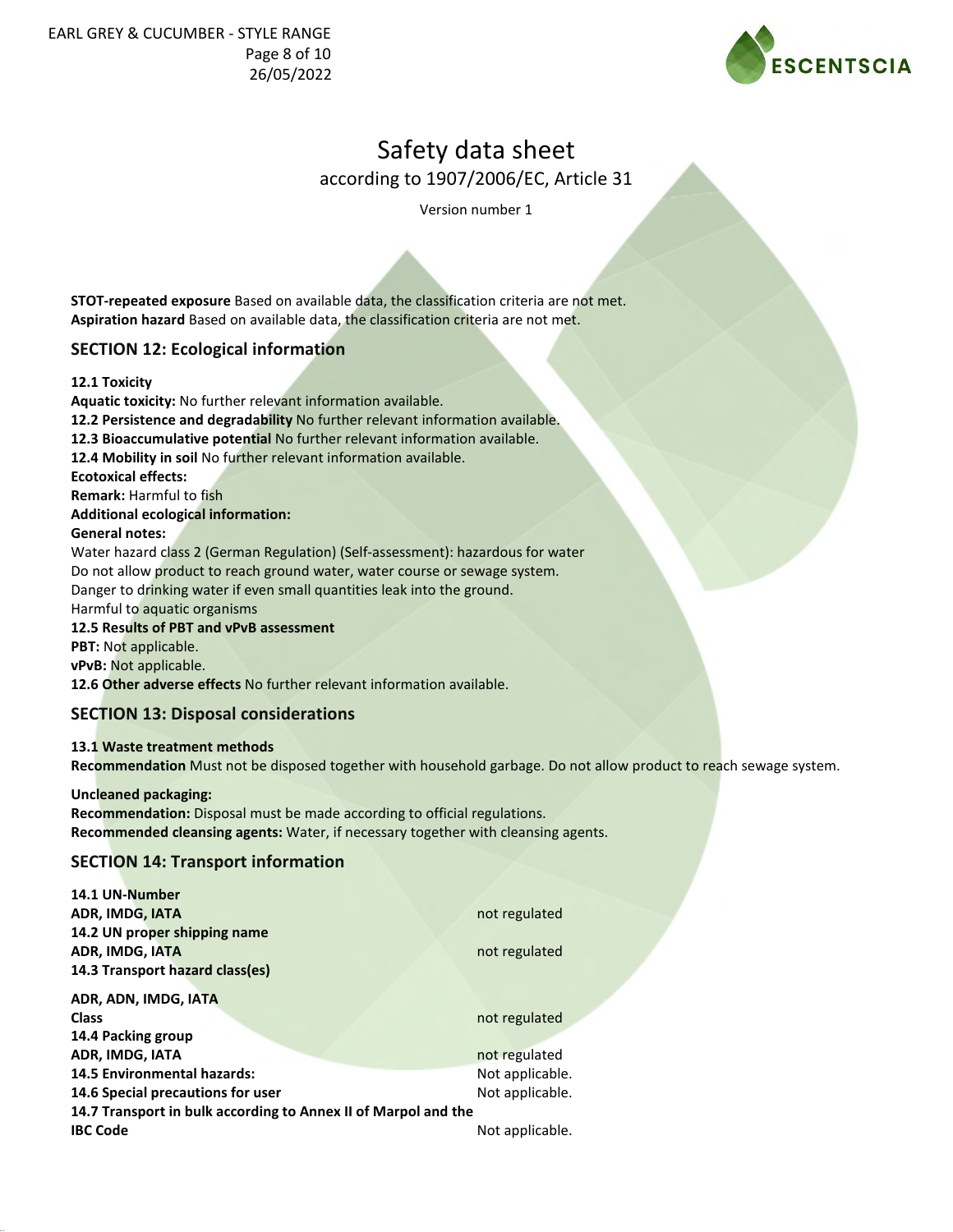

according to 1907/2006/EC, Article 31

Version number 1

**UN "Model Regulation":** not regulated

# **SECTION 15: Regulatory information**

**15.1 Safety, health and environmental regulations/legislation specific for the substance or mixture Labelling according to Regulation (EC) No 1272/2008** The product is classified and labelled according to the GB CLP regulation. **Hazard pictograms**



#### **Signal word** Warning

#### **Hazard-determining components of labelling:**

alpha-Hexylcinnamaldehyde

2-Methyl-3-(p-isopropylphenyl)propionaldehyde

Linalool

linalyl acetate Citrus aurantium dulcis peel oil (orange oil)

Lemon oil

Lemon oil, terpenes

3,7-Dimethyl-1,6-nonadien-3-ol

Ethyl methylphenylglycidate

# methyl 2-nonynoate

**Hazard statements**

H315 Causes skin irritation.

H317 May cause an allergic skin reaction.

H412 Harmful to aquatic life with long lasting effects.

### **Precautionary statements**

- P101 If medical advice is needed, have product container or label at hand.
- P102 Keep out of reach of children.
- P103 Read carefully and follow all instructions.
- P261 Avoid breathing dust/fume/gas/mist/vapours/spray.
- P273 Avoid release to the environment.
- P280 Wear protective gloves.
- P333+P313 If skin irritation or rash occurs: Get medical advice/attention.
- P321 Specific treatment (see on this label).
- P501 Dispose of contents/container in accordance with local/regional/national/international regulations.

### **Directive 2012/18/EU**

**Named dangerous substances - ANNEX I** None of the ingredients is listed.

**15.2 Chemical safety assessment:** A Chemical Safety Assessment has not been carried out.